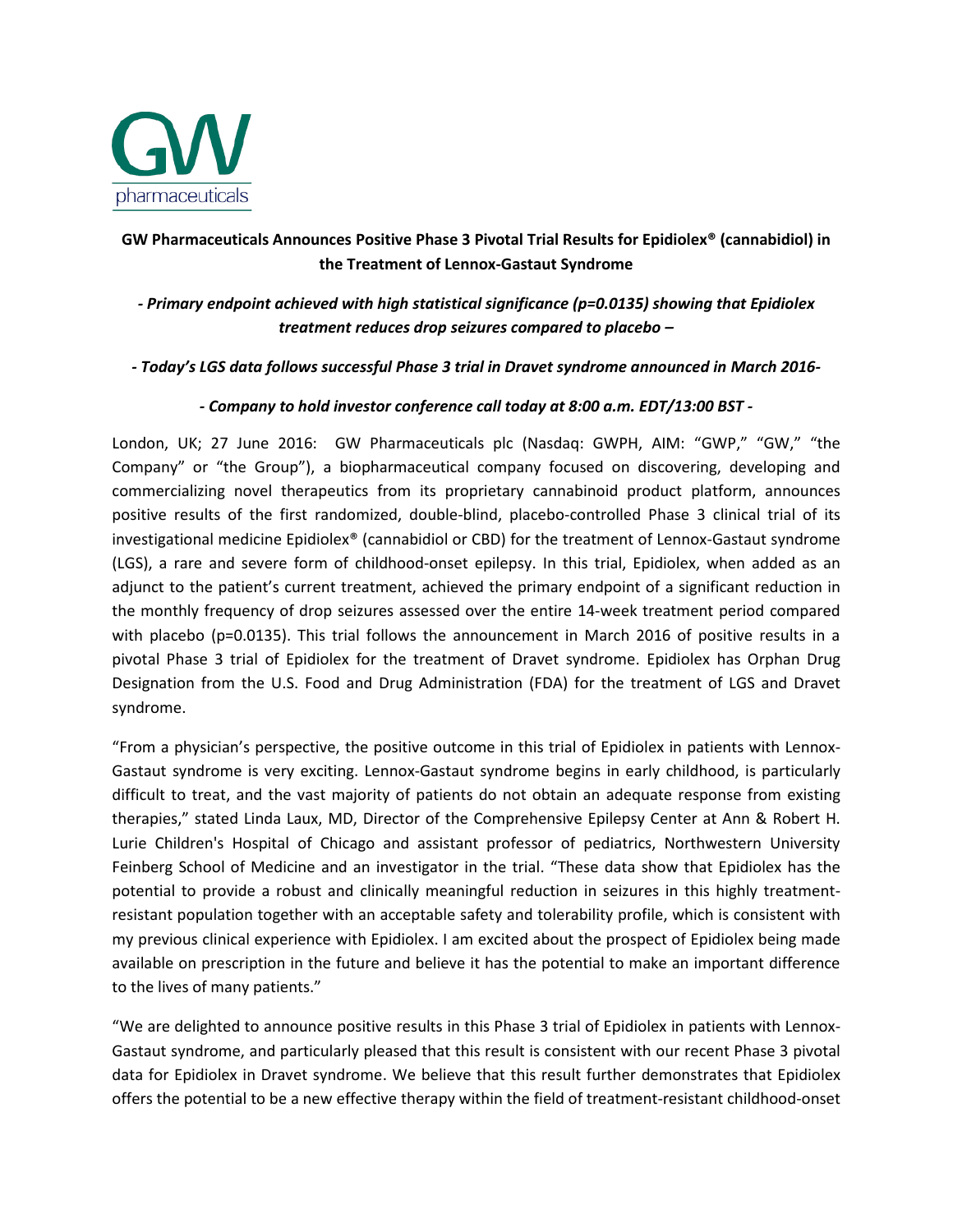epilepsies," stated Justin Gover, GW's Chief Executive Officer. "We now look forward to advancing Epidiolex towards the submission of an NDA with the FDA in the first half of 2017."

"Lennox-Gastaut syndrome is such a difficult form of epilepsy to treat. Additional safe and effective treatments are desperately needed for patients who continue to struggle with uncontrolled seizures," said Christina SanInocencio, Executive Director of the Lennox-Gastaut Syndrome Foundation. "We are thrilled with these positive results, which offer much needed hope and promise to those living with this debilitating condition."

### **Trial Overview and Result**

Patients aged 2-55 years with a confirmed diagnosis of drug-resistant LGS currently uncontrolled on one or more concomitant anti-epileptic drugs (AEDs) were eligible to participate in this Phase 3, randomized, double-blind placebo-controlled trial. The trial randomized 171 patients into two arms, where Epidiolex 20mg/kg/day (n=86) or placebo (n=85) was added to current AED treatment. On average, patients were taking approximately 3 AEDs, having previously tried and failed an average of 6 other AEDs. The average age of trial participants was 15 years (34% were 18 years or older). The median baseline drop seizure frequency per month was 74.

The primary efficacy endpoint of this trial was a comparison between Epidiolex and placebo in the percentage change in the monthly frequency of drop seizures during the 14 week treatment period (2 week dose escalation period followed by 12 weeks of maintenance) compared to the 4 week baseline period before randomization. Drop seizures were defined as atonic, tonic and tonic-clonic seizures involving the entire body, trunk or head that led or could have led to a fall, injury, slumping in a chair or hitting the patient's head on a surface. During the treatment period, patients taking Epidiolex achieved a median reduction in monthly drop seizures of 44 percent compared with a reduction of 22 percent in patients receiving placebo, and the difference between treatments was statistically significant  $(p=0.0135)$ .

A series of sensitivity analyses of the primary endpoint confirmed the robustness of this result. The difference between Epidiolex and placebo emerged during the first month of treatment and was sustained during the entire treatment period. Results from secondary efficacy endpoints reinforced the overall effectiveness observed with Epidiolex.

Epidiolex was generally well tolerated in this trial. Overall, 86 percent of all Epidiolex patients experienced an adverse event compared with 69 percent of patients on placebo. The most common adverse events (occurring in greater than 10 percent of Epidiolex-treated patients) were: diarrhea, somnolence, decreased appetite, pyrexia, and vomiting. Of those patients on Epidiolex who reported an adverse event, 78 percent reported it to be mild or moderate. Twenty patients on Epidiolex experienced a serious adverse event (nine of which were deemed treatment related) compared with four patients on placebo (one of which was deemed treatment related). Twelve patients on Epidiolex discontinued treatment due to adverse events compared with one patient on placebo. There was one death in the Epidiolex group, which was deemed unrelated to treatment. Of the patients who completed this trial, 100 percent have opted to continue into an open-label extension trial.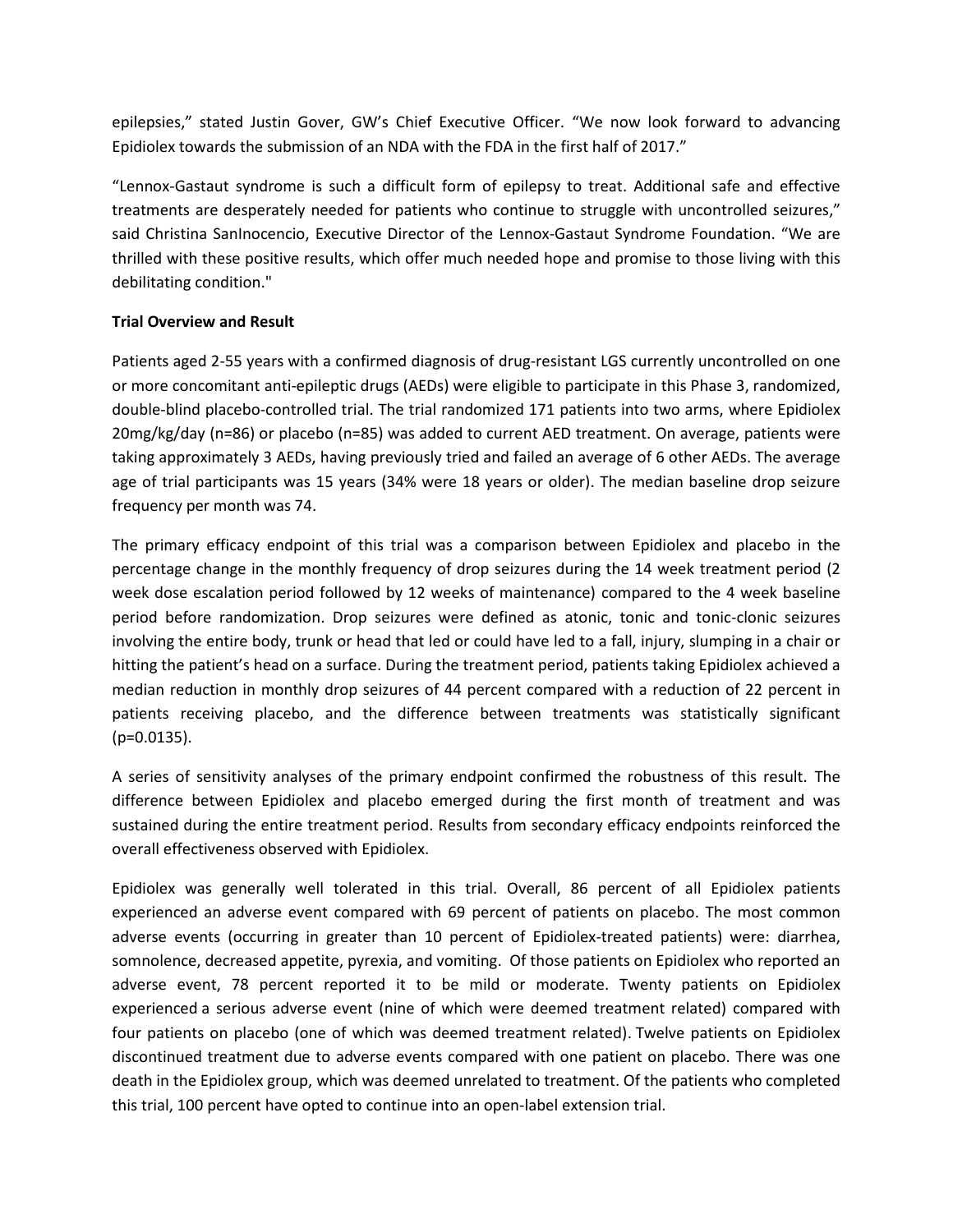Further data will be presented in future publications and medical meetings.

In addition to this first Phase 3 trial of Epidiolex in LGS, GW is conducting a second Phase 3 dose-ranging trial of Epidiolex for the treatment of LGS, which is fully enrolled at 225 patients. This second trial has three treatment arms: Epidiolex 20mg/kg/day, 10mg/kg/day and placebo. GW expects to report top-line results from this trial towards the end of the third quarter of this year.

## **GW Clinical Trial Programs in Dravet Syndrome, Tuberous Sclerosis Complex and Infantile Spasms**

In March 2016, GW announced positive results of the first pivotal Phase 3 trial of Epidiolex in Dravet syndrome. GW continues to enroll a second Phase 3 trial of Epidiolex in Dravet syndrome.

GW has commenced a Phase 3 trial of Epidiolex in Tuberous Sclerosis Complex and expects to initiate a Phase 3 trial of Epidiolex in infantile spasms in the fourth quarter of this year.

### **Investor Conference Call and Webcast Information**

GW Pharmaceuticals will host a conference call and webcast for analysts and investors to discuss the results from this initial Phase 3 trial today at 8:00 a.m. EDT /13:00 BST. To participate in the conference call, please dial 877-407-8133 (toll free from the U.S. and Canada), or 0800-756-3429 (toll free from the UK) or 201-689-8040 (international). Investors may also access a live audio webcast of the call via the investor relations section of the Company's website at [http://www.gwpharm.com.](http://www.gwpharm.com/) A replay of the call will also be available through the GW website shortly after the call and will remain available for 90 days. Replay Numbers: (toll free): 1-877-660-6853, (international): 1-201-612-7415. For both dial-in numbers please use conference ID # 13639965.

#### **About Lennox-Gastaut Syndrome**

The peak onset of LGS typically occurs between ages of 3 to 5 years and can be caused by a number of conditions, including brain malformations, severe head injuries, central nervous system infections, and inherited degenerative or metabolic conditions. In up to 30 percent of patients, no cause can be found. Patients with LGS commonly have multiple seizure types including non-convulsive, convulsive and drop seizures, which frequently lead to falls and injuries. Drug resistance is one of the main features of LGS. Most children with LGS experience some degree of impaired intellectual functioning, as well as developmental delays and behavioral disturbances. It is estimated that there are approximately 14,000- 18,500 patients with LGS in the United States and 23,000-31,000 patients with LGS in Europe.

# **About Epidiolex**

Epidiolex, GW's lead cannabinoid product candidate, is an oral pharmaceutical formulation of pure CBD, which is in development for the treatment of a number of rare childhood-onset epilepsy disorders. GW has conducted extensive pre-clinical research of CBD in epilepsy since 2007. This research has shown that CBD has significant anti-epileptiform and anticonvulsant activity using a variety of *in vitro* and *in vivo* models and reduced seizures in various acute animal models of epilepsy. To date, GW has received Orphan Drug Designation from the FDA for Epidiolex for the treatment of Dravet syndrome, LGS,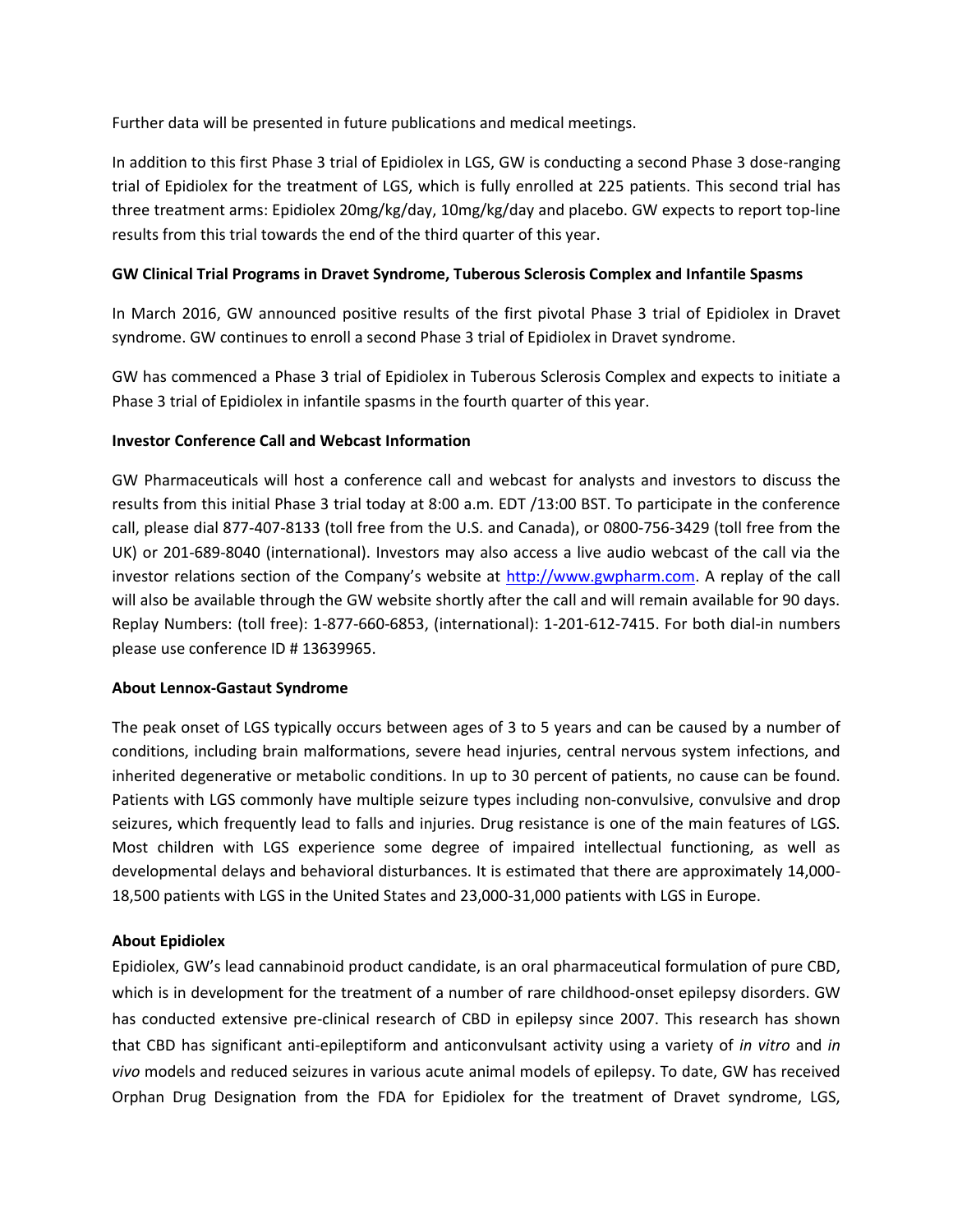Tuberous Sclerosis Complex and infantile spasms. Additionally, GW has received Fast Track Designation from the FDA and Orphan Designation from the European Medicines Agency for Epidiolex for the treatment of Dravet syndrome. GW is currently evaluating additional clinical development programs in other orphan seizure disorders.

#### **About GW Pharmaceuticals plc**

Founded in 1998, GW is a biopharmaceutical company focused on discovering, developing and commercializing novel therapeutics from its proprietary cannabinoid product platform in a broad range of disease areas. GW is advancing an orphan drug program in the field of childhood-onset epilepsy with a focus on Epidiolex® (cannabidiol), which is in Phase 3 clinical development for the treatment of Dravet syndrome, LGS and Tuberous Sclerosis Complex. GW successfully developed the world's first plantderived cannabinoid prescription drug, Sativex®, which is approved for the treatment of spasticity due to multiple sclerosis in 28 countries outside the United States. GW has a deep pipeline of additional cannabinoid product candidates which includes compounds in Phase 1 and 2 trials for glioma, schizophrenia and epilepsy. For further information, please visit [www.gwpharm.com.](http://www.gwpharm.com/)

#### *Forward-looking statements*

*This news release may contain forward-looking statements that reflect GWs current expectations regarding future events, including statements regarding the therapeutic benefit, safety profile and commercial value of the Company's investigational drug Epidiolex, the development and commercialization of Epidiolex, plans and objectives for product development, plans and objectives for present and future clinical trials and results of such trials, plans and objectives for regulatory submissions and approvals. Forward-looking statements involve risks and uncertainties. Actual events could differ materially from those projected herein and depend on a number of factors, including (inter alia), the success of the GW's research strategies, the applicability of the discoveries made therein, the successful and timely completion of uncertainties related to the regulatory process, and the acceptance of Sativex, Epidiolex, if approved, and other products which we may commercialize by consumer and medical professionals. A further list and description of risks, uncertainties and other risks associated with an investment in GW can be found in GW's filings with the U.S. Securities and Exchange Commission. Existing and prospective investors are cautioned not to place undue reliance on these forward-looking statements, which speak only as of the date hereof. GW undertakes no obligation to update or revise the information contained in this press release, whether as a result of new information, future events or circumstances or otherwise.*

References:

LGS Foundation: http://www.lgsfoundation.org

[Epilepsia.](http://www.ncbi.nlm.nih.gov/pubmed/25284032) 2014 Sep;55 Suppl 4:4-9. doi: 10.1111/epi.12567., *Lennox-Gastaut syndrome: a consensus approach to differential diagnosis.,* <u>Bourgeois BF<sup>1</sup>, Douglass LM</u>, <u>Sankar R</u>.